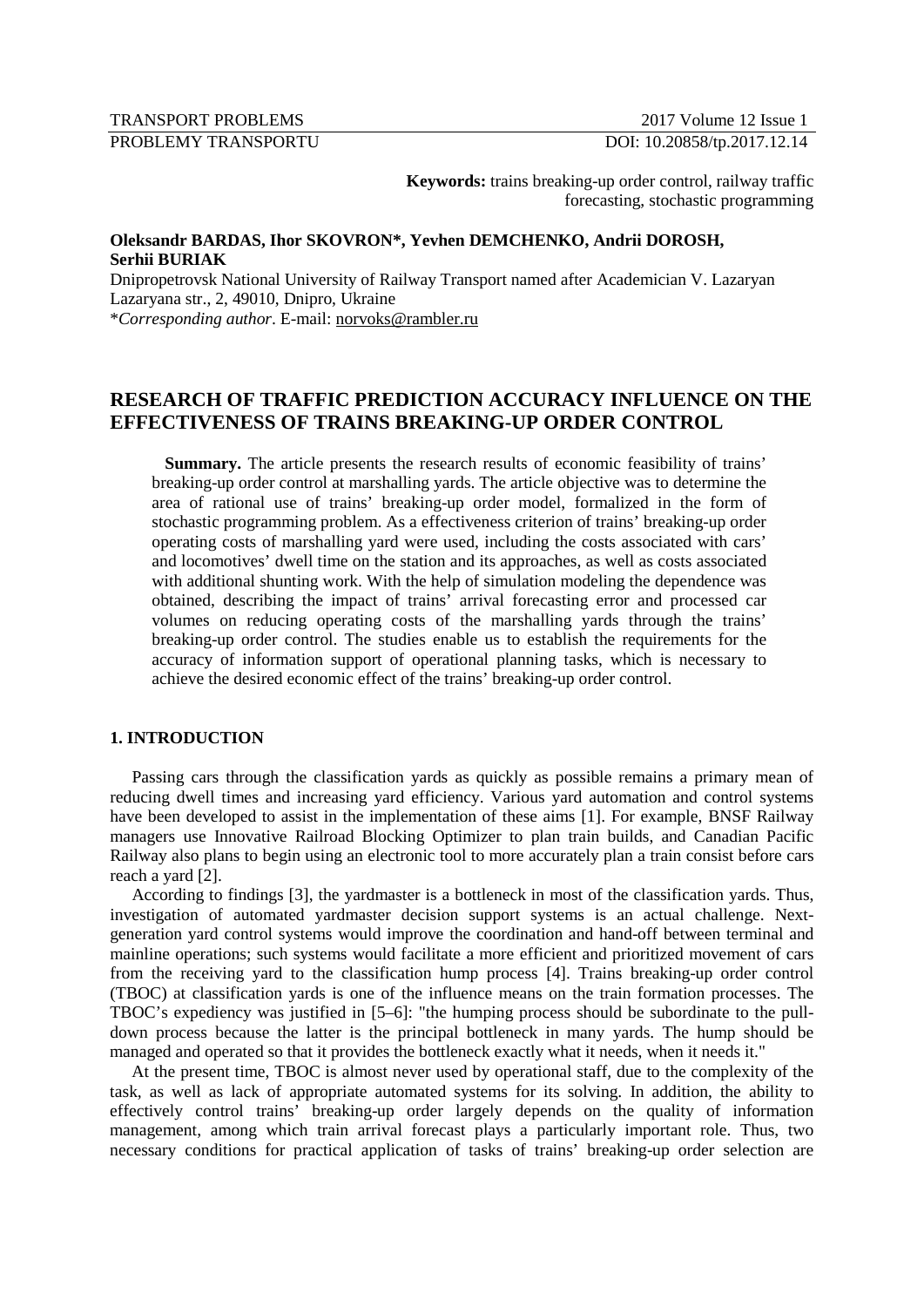imposing this feature on computerized systems of control and providing these systems with reliable and accurate forecast of the trains' arrival.

#### **2. LITERATURE REVIEW AND DEFINING THE PROBLEM**

The papers of many scientists are dedicated to the development of automated decision support systems of operational staff. The possibility of creating the systems on the basis of the theory of fuzzy sets and fuzzy logic was considered in paper [7]. Paper [8] is a logical continuation of the scientific research that proposed the usage of the artificial neural network elements for creating decision support systems.

In paper [9] the hump sequencing component of the Terminal Priority Movement Planner was described, a proof-of-concept decision support system, field tested in 1994 at Union Pacific Railroad's Hinkle, Oregon, classification yard. In papers [10, 11, 17] a hump sequence optimization model was proposed, which takes hump sequence and assemble sequence into consideration: "the hump sequence and assemble sequence are interacted, and the capacity must be coordination between those two parts. The efforts on the efficiency of the whole dispatching system appears insignificant, if only the hump capacity or assemble capacity is increased."

Practical works of the implementation of station processes automated control systems should take into account a certain unreliability of the trains' arrival prediction. The trains' breaking-up order control model that takes into account the stochastic nature of forecasting their arrival at the station was described in paper [12]. However, even a stochastic model may prove to be ineffective in the absence of reliable information about the trains' arrival. The accuracy of traffic forecasting is one of the main factors determining the appropriateness of trains' breaking-up order control.

The main positive effect of changes in the trains' breaking-up order control is achieved by reducing unproductive dwell time of cars at the station breaking-up subsystem. The latter usually occurs in the case of processed car volumes and breaking-up subsystem loading level increasing.

Thus, the area of effective control of the trains' breaking-up order is determined primarily by two factors – accuracy of traffic forecasting and size of car processing. The task of determining this area is important and was solved in this paper.

## **3. RESEARCH OF ECONOMIC EFFICIENCY OF TRAINS BREAKING-UP ORDER CONTROL**

In the railways of Ukraine, a freight production system is used, based on compliance with the conditions of strictly defined train weight and train length standards – that is, the formation of the train in the classification yard can be carried out only in case of accumulation of cars compound satisfying these conditions. With this work technology, completion of the cars compounds accumulation as early as possible and their early departure from the station is the most desirable aim to solve most train formations (that include TBOC).

Initial data for scheduling trains' formation and trains' departure are as follows:

- car list of each train (excluding local, pick-up, and transfer ones) arriving for full or partial processing;
- plan of trains' arrival to the station;
- data on presence at the station tracks of trains and cars according formation plan at the beginning of planning period;
- data on availability and expected arrival of locomotives and locomotive crews for trains' departure;
- data on the quantity, destination, and estimated time of car, which are rearranged to the station track after the cargo handling operations;
- technological time standards for operations with trains and cars.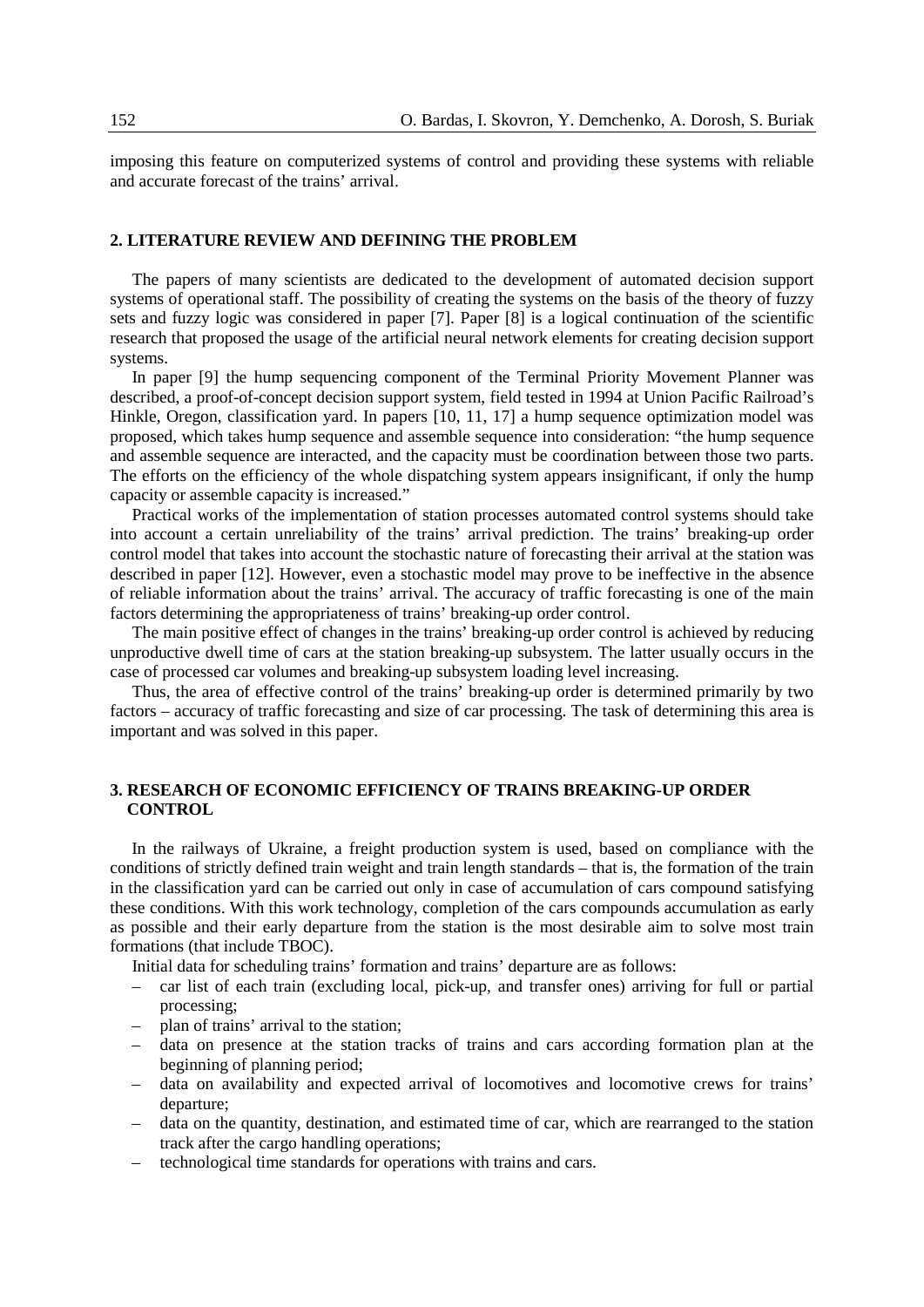A planning operator provides calculation of operational plans of train formation of 4-6-hour period. The operator receives data on the quantity, destination, and planned rearrangement time of local cars to the station track from shunting dispatcher.

Calculation of the train formation, which is the estimation of moments of trains' departure preparedness, is determined on the basis of established technological time standards of trains' presence at the receiving and departure yards, trains' breaking-up, their formation, and rearrangement to the departure yard.

After train formation plan calculation (based on the accepted breaking-up order), the operator informs the station (shunting) dispatcher the expected time of trains' formation completion.

Afterward, the shunting dispatcher determines the procedure of preparing formed trains for departure. During trains' departure planning, number-specific assignment of own formation and transit trains according schedule train path is carried out. At this time the train number, its departure, destination station, and locomotive number are indicated. In some cases, when the number of schedule train path of planning period is less than the number of planned departure trains, the departure of additional trains is performed according the dispatch schedule. In practice, the proportion of the trains that departure according to the dispatch schedule reaches up to 50%.

Nowadays, train formation planning is performed "in manual mode". Given the large amount of information that must be processed in a short time, economically feasible decision making by the operational staff is an extremely difficult task. Automated systems can facilitate decision-making procedures and improve trains' breaking-up order control.

The automated control system (ACS) of trains' breaking-up order should be based on a reliable forecast of trains' arrival. Now, the Ukrainian automated control system ACS VP UZ-E contains the information only about performed railway traffic. Thus, the operating staff can receive the actual points of trains' arrival, departure, or passing the stations. At that, ACS VP UZ-E does not provide railway traffic forecasting. Therefore, during current planning of stations, work operational staff, based on normative duration of the trains' movement between stations and on own experience, can only manually specify the expected time of trains' arrival. Despite the fact that often the accuracy of the forecasting can be quite high (average forecasting error can be no more than 5-10 minutes), the lack of this information in the automated control systems greatly complicates the possibility of its use for solving complex optimization control problems.

The absence of automated trains' traffic forecasting in ACS VP UZ-E complicates the use of many levers of influence on train formation processes by the operational staff, including control of trains' breaking-up order.

To ensure the forecast reliability, the traffic forecasting system should be based on modern mathematical and technical means. Mathematical tool of artificial neural networks is a powerful mean for creating forecasting models. The possibilities of its application for train traffic forecasting are investigated in the paper [13], which proposed to perform predictions based on consideration of a wide range of factors that affect the conditions of trains' movement.

Since even the most reliable forecast is characterized by some random error, it is important to know how accurate should be the forecast in order to provide an effective TBOC. In other words, it is necessary to determine how the efficacy of this task implementation changes by changing the characteristics of stochastic forecasting error.

The random value of forecasting error for sufficiently adequate and reliable forecasting model is described using normal distribution with zero expectation and a certain standard deviation, depending on the traffic conditions at railway lines. This view is confirmed by studies [14], performed at DNURT. Therefore, the study of trains' breaking-up order control efficiency in this paper was made based on the assumption that the random value of forecasting error is described by normal distribution with expectation zero. This random value is determined by the standard deviation.

For research the model TBOC presented in [15] was used. Each option of train processing is characterized by selected trains' breaking-up order

$$
X^{(t)} = \{N_1, N_2, \dots, N_k\},\tag{1}
$$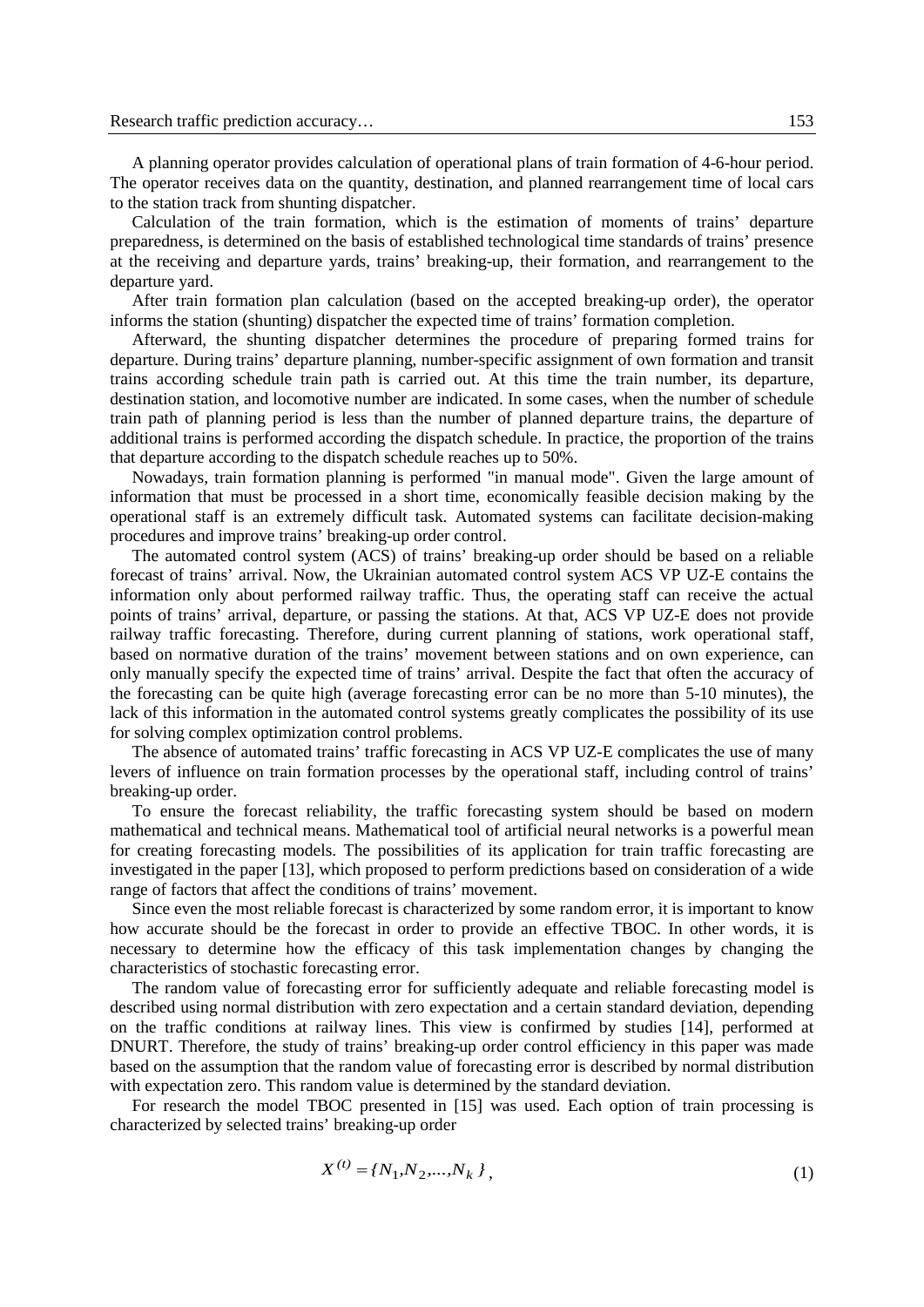where:  $N_1, N_2, \ldots, N_k$  – train number, which is breaking-up, respectively, first, second, *k*;

 $t_{-}$  number of trains breaking-up order,  $t = 1...k!$ 

Let's consider the breaking-up of one train as one step of the task. In equation (1) there is restriction of the trains' quantity that can be considered in the step of solving the problem:

$$
k \le h,\tag{2}
$$

where:  $h$  – the number of tracks in receiving yard of marshalling station.

We denote the whole set of options of the trains breaking-up as  $X = \{X^{(t)}\}\)$ . Among all the options  $X^{(t)}$  it is necessary to select the one that provides the minimum overall operating costs of marshalling station. In this case, the objective function of the TBOC task is formulated as follows:

$$
C(X^{(t)}) = C_{wh}(X^{(t)}) + C_{th}(X^{(t)}) + C_{lh}(X^{(t)}) + C_{man}(X^{(t)}) \longrightarrow \min_{\forall X^{(t)} \in X},
$$
\n(3)

where:  $C_{wh}(X^{(t)})$  – costs associated with dwell time of cars at the station in the implementation of the breaking-up order  $X^{(t)}$ ; these costs are determined in currency units on the basis of the cars' total dwell time and the cost of one hour of car dwell time at the station. These costs take into account the time spent by cars at the whole station from arrival (for actually arrived cars – from the current time) to the departure from the station;

 $C_{th}(X^{(t)})$  – costs associated with dwell time of trains in case of impossibility of their receiving at station in the implementation of breaking-up order  $X^{(t)}$ ; these costs are determined in currency units as the sum of the costs of cars' and locomotives' dwell time and locomotive crews wages (these costs take into account the time spent prior to arrival);

 $C_{lh}(X^{(t)})$  – costs associated with dwell time of locomotives at the station in the implementation of breaking-up order  $X^{(t)}$ ; these costs are determined in currency units as the sum of the direct costs of downtime of train locomotives and locomotive crews wages (these costs take into account the time

spent after arrival);

 $C_{man}(X^{(t)})$  – costs associated with additional shunting on station in the implementation of breaking-up order (this part of the costs arise, for example, during overflow of sorting tracks); these costs are determined in currency units as the sum of the cost of shunting locomotives' dwell time, the cost of energy spent on the performance of shunting operations, and locomotive crews' wages.

The result of trains' breaking-up order control is mainly achieved by reducing the costs associated with cars' dwell time at the station  $C_{wh}(X^{(t)})$ . Despite the fact that cars' dwell time at the station yards affects the needful track quantity, the presented TBOC model in any way does not take into account the possible reduction in needful infrastructure as a result of effective trains' breaking-up order control. This can be explained by the following considerations. First, the reduction in unproductive dwell time of trains with accomplish car groups at the receiving yard does not lead to an overall reduction in trains' dwell time at this yard – a common dwell time, usually remains the same, with only its redistribution occurring between the trains with accomplish car groups and other trains. Second, reducing cars' dwell time in classification yard also cannot lead to a reduction in the necessary quantity of tracks in this yard. This is primarily due to the existing method of determining the necessary quantity of sorting tracks – based on the quantity of trains' formation destinations.

Let us assume that  ${f \theta_i}$   $j = {f \theta_1, \theta_2, ..., \theta_f}$  *i* – set of possible states of the system "Station – Adjacent" approaches", that is defined by possible moments of trains' arrival to the station –  $\theta_i = \{T_1, T_2, ..., T_k\}$ . A set  $\{\theta_i\}$  is based on statistical forecasting error on trains. Probability  $P(\theta_i)$  of each state is known.

Given the possibility of the actual trains' arrival deviation from the forecast, we obtain the stochastic programming task [16]. Under these conditions, solving the problem of choosing the breaking-up order involves the choice of order, which provides the minimum expectation of total operating costs related with the processes of trains' formation. This expectation of operating costs is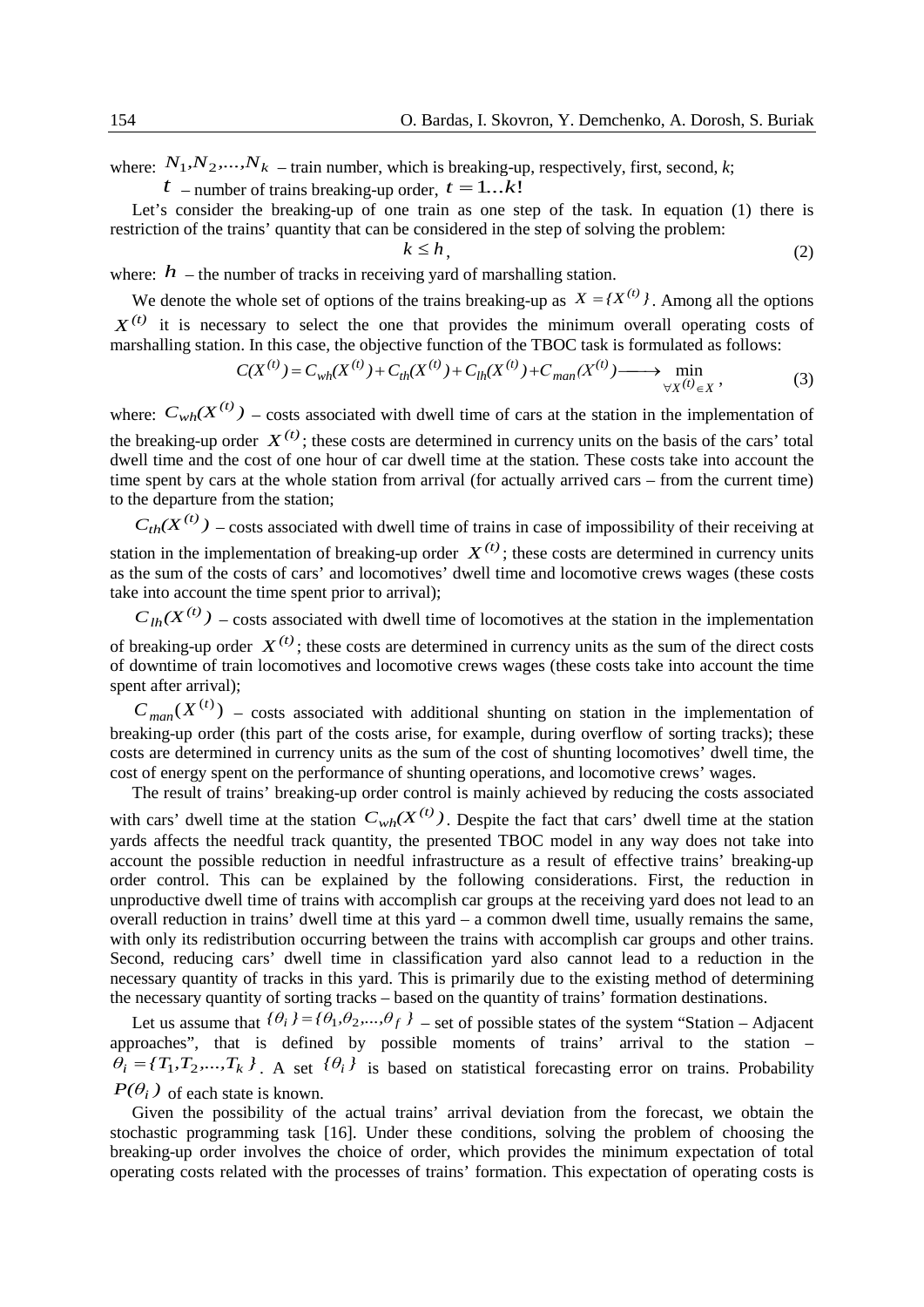determined by considering all possible states, in which may be the station in case of the actual trains' arrival moments' deviation from forecasted ones:

$$
C'(X^{(t)}) = \sum_{i=1}^{f} (C(X^{(t)}; \theta_i) \cdot P(\theta_i)) \to \min_{\forall X^{(t)} \in X},
$$
\n(4)

where:  $C(X^{(t)}; \theta_i)$  – total operating cost of the breaking-up order  $X^{(t)}$  under conditions  $\theta_i$ .

The TBOC model takes into account the possible risks of irrational decisions resulting from the inaccurate forecasting of trains' arrival. Of course, the TBOC model does not take into account all of the risks. For example, train, departed from the station, stemming from improved breaking-up order, may be delayed on the next nearest station. However, the planning horizon of the TBOC model is limited to the moment of the train departure from the station. In fact, this approach is reasonable, given the fact that with an increase in the depth of planning its reliability inevitably decreases.

The model TBOC was investigated in terms of economic efficiency. The study was performed by simulation modeling using the model developed at the Department of stations and junctions of DNURT. For this purpose, the universal simulation model was adapted to the station layout and technology of odd system of Nizhnedneprovsk-Uzel marshalling yard (Ukraine).

In the paper, the impact of the accuracy of the trains' arrival forecast on the efficiency of trains' breaking-up order control was studied. Control efficiency is understood here as a relative reduction in operating costs of marshalling station, achieved by changing the trains' breaking-up order. Accuracy of the forecasting was determined using standard deviation of forecasting error and varied ranging from 5 minutes to 25 minutes in steps of 5 minutes.

The trains' arrival is predicted on the basis of performed railway traffic – that is, the forecast of train arrival can be updated after this train passes the next railway station. As the train approaches the end point of the route, the accuracy of the prediction, of course, will increase. In the presented TBOC model, the arrival forecast compiled after the train passage at the last technical station before arriving at Nizhnedneprovsk-Uzel marshalling yard was used. The duration of the trains' movement between these two stations is about 50 minutes. Thus, the information about the predicted moment of the train arrival appears approximately 50 minutes before the actual arrival of the train.

The main economic effect of trains' breaking-up order control is achieved by reducing the unproductive dwell time of trains with accomplish car groups at the receiving yard. Such downtime is largely dependent on the size of traffic volume and processing load of the breaking-up subsystem. Therefore, the studies on the effect of accuracy forecasting on TBOC efficiency were performed for different car processing volumes. At the same time it takes into account the condition of compliance with a reasonable processing load level (in the range 75-85%) of the main perpetrators (car maintenance crews and shunting locomotives), limiting the capacity of the marshalling yard.

Besides, studies were performed at different depths of planning (i.e. with different number of trains) to be included in the count of breaking-up order variants. Simulation has showed that it is enough to fulfill planning of 4-5 trains. Further increasing the depth of planning does not improve the performance of the station. Test results for the depth of planning on 4 trains are shown in Fig. 1.

## **4. CONCLUSIONS**

The results of simulation modeling allow formulation of the following conclusions:

- the increase in standard deviation of prediction error and the decrease in car processing volume significantly reduce the effectiveness of trains' breaking-up order control;
- with the amount of car processing volume of 3,000 car/day and standard deviation of forecasting error to 5 minutes, operating costs, depending on the trains' breaking-up order are reduced by up to 6.7%;
- with the amount of car processing volume of 2,500 car/day and standard deviation of forecasting error for about 25 minutes, the appropriateness of trains' breaking-up order control almost disappears;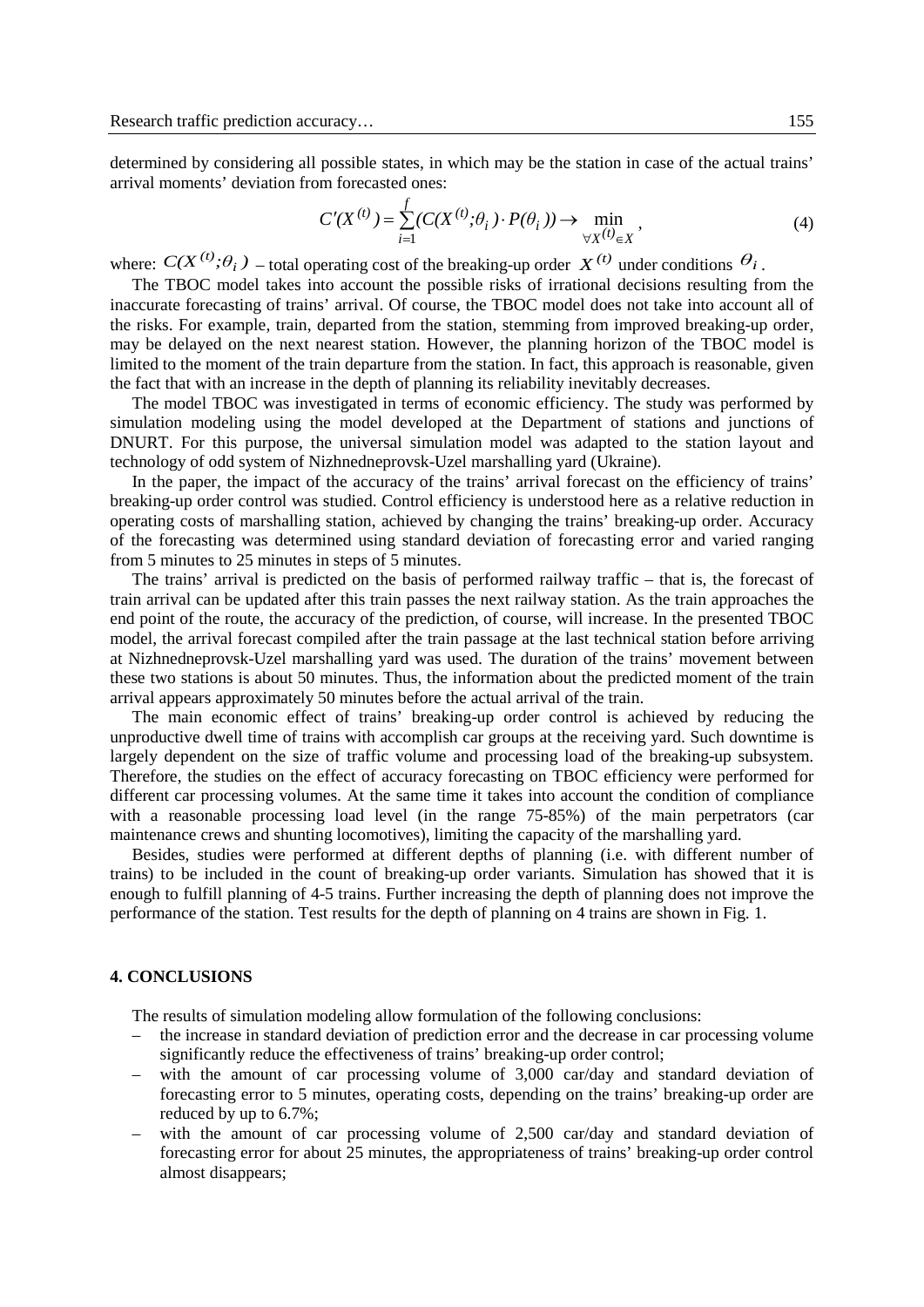– increasing the economic efficiency of TBOC by increasing the size of the car processing volume with is explained due to an increase in unproductive dwell time of trains in the receiving yard.



Fig. 1. Dependency of breaking-up order control efficiency from forecasting error

These results reflect the possible positive effects of trains' breaking-up order control on a Nizhnedneprovsk-Uzel marshalling yard. Features of effective trains' breaking-up order control depends also on a number of specific characteristics, which are individual for each station (for example, the quantity of approaches to the receiving yard and the quantity of tracks in the receiving and classification yards). Therefore, the question of generalization of the results to other marshalling yards requires additional research. In addition, the obtained results are adequate only if the functioning of the freight production system is similar to freight production system of Ukrainian railways. This system is characterized by the presence of strict requirements for weight and length of trains and the absence of strict scheduled train operations.

The feasibility of implementing technologies of trains' breaking-up order control for marshalling stations is largely determined by the accuracy of traffic forecasting at nearby stations. Besides, a reliable basis for the implementation of these technologies is the large size of the car processing and high load of marshalling station breaking-up subsystem.

For feasibility of practical use of trains' breaking-up order models, it is necessary to ensure two conditions:

- imposition of this function on automated control systems:
- providing an automated system with sufficiently reliable and accurate prediction of trains' arrival.

### **References**

- 1. Worrell, C. Automating the industry, one yard at a time. *Railway age*. 2015. No. 11. P. 36–38.
- 2. Stagl, J. Class Is tap technology to ensure the right car is on the right train well before the trainbuilding stage. *Progressive railroading*. 2007. No. 6. P. 36, 38.
- 3. Vantuono, W. Fast-in, fast-out. *Railway age*. 2011. No. 8. P. 21, 24, 26–27, 34.
- 4. Stagl, J. Suppliers aim to provide hump yard automation systems to help railroads handle more freight cars in less time. *Progressive railroading*. 2009. No. 5. P. 24–30.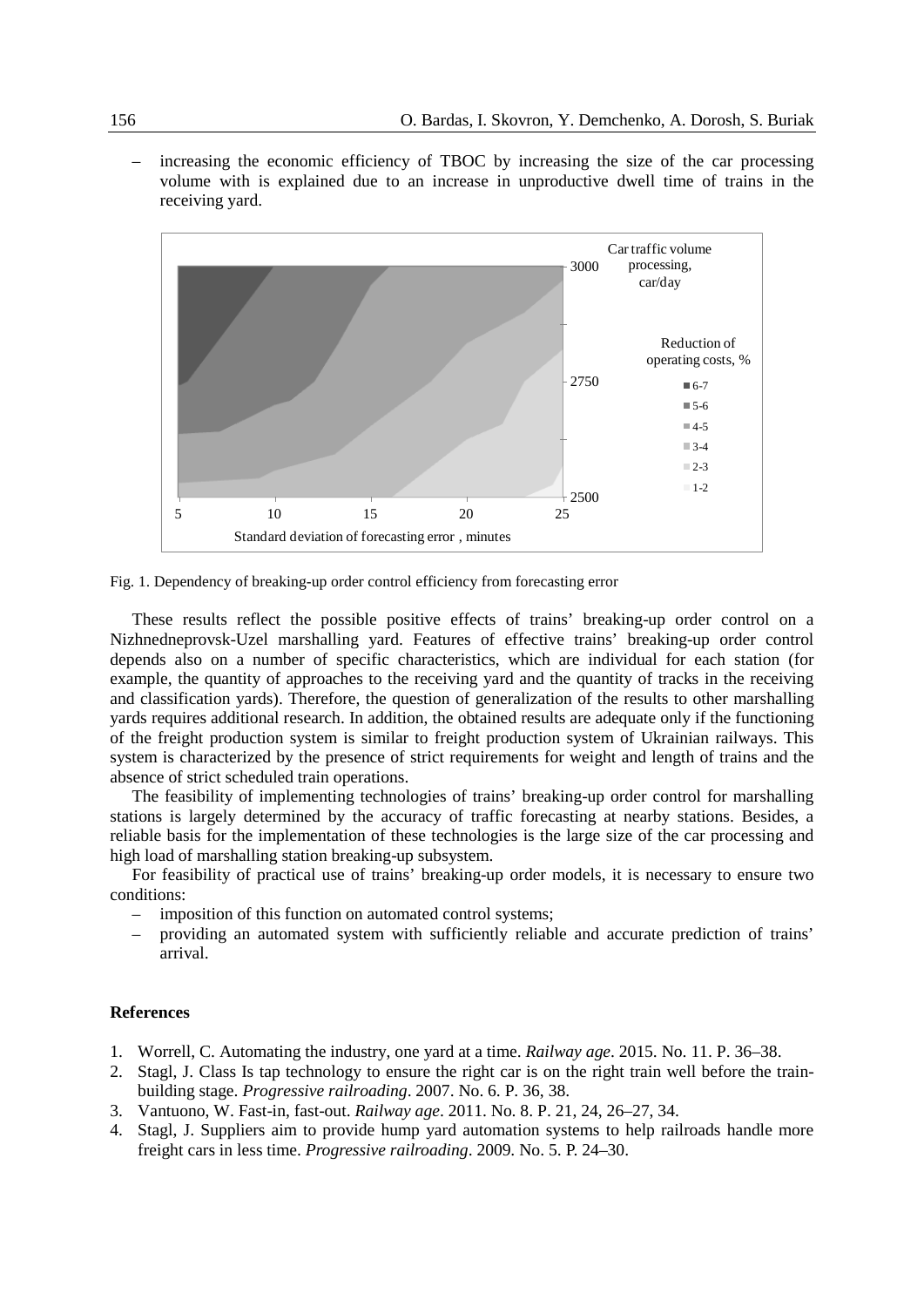- 5. Dirnberger, J.R. & Barkan, C. Improving railroad classification yard performance through bottleneck management methods. *Proceedings of the AREMA 2006 Annual Conference*. Louisville, Kentucky. September, 2006. 33 p.
- 6. Dirnberger, J.R. & Barkan, C.P.L. Lean railroading for improving railroad classification terminal performance bottleneck management methods. *Transportation Research Record: Journal of the Transportation Research Board*. No. 1995. Transportation Research Board of the National Academies. Washington, D.C. 2007. P. 52–61.
- 7. Лаврухін, О.В. Розробка моделі підтримки прийняття рішень на залізничному транспорті. *Наука та прогрес транспорту. Вісник Дніпропетровського національного університету залізничного транспорту імені академіка В. Лазаряна*. 2006. No. 11. P. 84-86. [In Ukrainian: Lavrukhin, O.V. Development decision support model for railway transport. *Science and Progress of transport. Bulletin of Dnipropetrovsk National University of railway transport named after Academician V. Lazaryan*].<br>8. Лаврухин АВ Формирование
- **8. В Формирование интеллектуальной молели функционирования** железнодорожной станции при выполнении поездной работы. *Наука та прогрес транспорту Вісник Дніпропетровського національного університету залізничного транспорту імені академіка В. Лазаряна*. 2015. No 1(55). P. 43-53. [In Russian: Lavrukhin, A.V. Formation of intellectual functioning model of the railway station when the train operation. *Science and Progress of transport. Bulletin of Dnipropetrovsk National University of railway transport named after Academician V. Lazaryan*].
- 9. Kraft, E.R. A Hump sequencing algorithm for real time management of train connection reliability. *Journal of the Transportation Research Forum*. 2000. Vol. 39. No. 4. P. 95–115.
- 10. Li, H. & He, S. & Guo, X. Sequences optimization and capacity analysis of railway hump yard. In: Proceedings of 12-th Annual Conference of China Industrial Technology Association of *Economics & Management Institutes and the First International Conference on Management, Innovation & Development*. 2014. P. 435–440.
- 11. Li, H. & Jinc, M. & He, S. Sequencing and Scheduling in Railway Classification Yards. *Transportation Research Record: Journal of the Transportation Research Board*. 2015. Vol. 1. No. 2475. Transportation Research Board of the National Academies. Washington, D.C. P. 72–80.
- 12. Бардась, А.А. Усовершенствование планирования процессов расформирования составов с учетом оперативных данных автоматизированных систем управления грузовыми перевозками. *Наука та прогрес транспорту. Вісник Дніпропетровського національного університету залізничного транспорту імені академіка В. Лазаряна*. 2008. No. 24. P. 150- 152. [In Russian: Bardas, A.A. Improving planning processes of trains breaking-up based on operational data of automated freight management systems *Science and Progress of transport. Bulletin of Dnipropetrovsk National University of railway transport named after Academician V. Lazaryan*].
- 13. Вернигора, Р.В. & Єльнікова, Л.О. Дослідження можливості використання штучних нейронних мереж при прогнозуванні поїзної роботи залізничних напрямків. *Збірник наукових праць Дніпропетровського національного університету залізничного транспорту імені академіка В. Лазаряна. Транспортні системи та технології перевезень*. 2014. No. 7. P. 5-19. [In Ukrainian: Vernyhora, R.V. & Yelnikova, L.O. Research the possibility of using artificial neural networks in predicting train of railway lines. *Сollection of research papers of Dnipropetrovsk National University of railway transport named after Academician V. Lazaryan. Transport systems and transportation technologies*].
- 14. Мозолевич, Г.Я. Моделювання руху поїздів на залізничних напрямках. In: *71 Ukrainian scientific-technical conference of young scientists*. Dnipropetrovsk National University of railway transport named after Academician V. Lazaryan. 2011. P. 4-5. [In Ukrainian: Modelling of trains on the railway areas].
- 15. Скалозуб, В.В. & Бардась, О.О. Удосконалення методів вибору черговості розпуску составів на сортувальній станції. *Збірник наукових праць Донецького інституту залізничного транспорту Української державної академії залізничного транспорту*. 2010. No. 24. P. 46-52. [In Ukrainian: Skalozub, V.V. & Bardas, O.O. Improved methods of trains